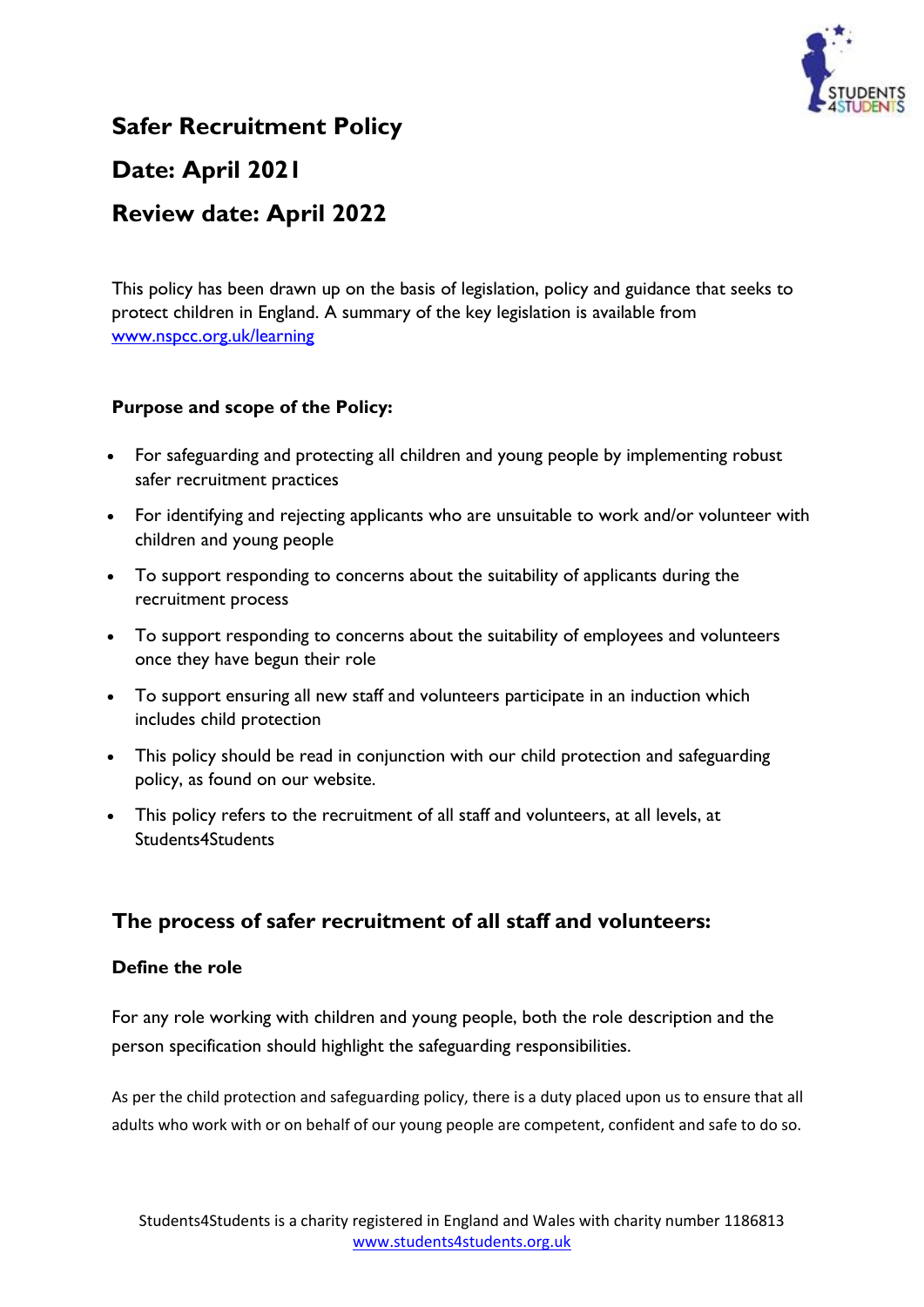

## **Advertising the role including descriptions**

All advertisements of any position, will include the following statements: Students for Students is committed to safeguarding and promoting the welfare of children and young people and expects all staff and volunteers to share this commitment. Any successful applicant will be required to undertake an Enhanced Disclosure by the Criminal Records Bureau. The post is exempt from the Rehabilitation of Offenders Act 1974.

Students4Students is committed to promoting equal opportunities during the recruitment process of committee members and tutors.

We will not discriminate any candidate on the grounds of their race, colour, ethnicity, nationality, age, gender, sexual orientation, religious beliefs, political beliefs, marital or parental status, HIV status or health status, social status or any other grounds which cannot be shown to be justified.

For this reason, data on the protected characteristics of our applicants is collected and stored separately. This data is analysed by the National Executive Team to monitor our fair recruitment processes.

All vacancies will be advertised to attract a wide selection of applicants – whether the role is for paid staff or a volunteer. The job descriptions will be made available online for at least one month before shortlisting.

#### **Self-disclosure form**

All applicants are required to complete self-disclosure form as part of their application process. This gives candidates the opportunity to disclose confidentially about any relevant criminal convictions, child protection investigations or disciplinary sanctions they have on their record.

The self-disclosure form remains separate from shortlisting and is only referenced, should the candidate be invited to interview.

All applications and self-disclosure forms will be disposed of, as per our privacy policy as found on our website.

The self-disclosure form does not replace the need for a criminal records check. Criminal records checks should always be carried out as appropriate to the role.

#### **Selecting applicants for interview**

All applicants will be assessed on their ability to carry out the role, based on justifiable and objective criteria, via initial application and a subsequent interview, should the application meet the person specification.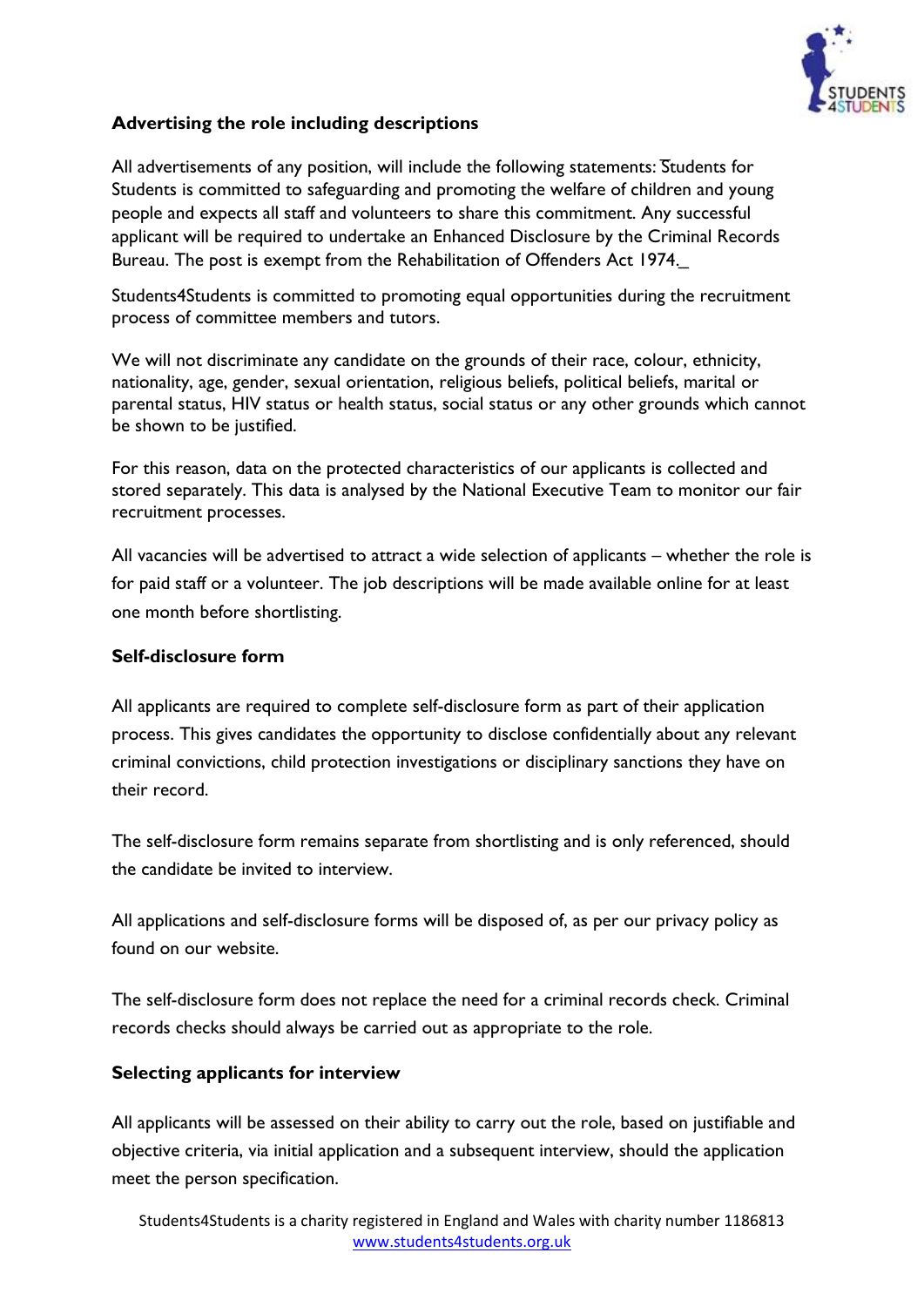

Shortlisting will always be carried out by at least two people. They should each be clear about what their role involves, and should assess each application form according to how well it meets the criteria set out in the person specification.

## **Preparing for interview**

At least two people should be on the interview panel.

The chair of the process is responsible for ensuring all assessments are conducted fairly and candidates are treated equally.

A candidate has a right to access any notes produced during their interview. Notes should be detailed enough that the interview panel can review them afterwards and have a good sense of who the candidate is and what they can bring to the role. (The interview template document is a good starting point.)

- Notes should be concise, ideally in bullet points.
- Notes should not include derogatory or offensive language.

Candidates will be given a score between 0-5 on the main interview questions

Candidates scoring 20+ points will be automatically selected. Candidates scoring below 15 points will not be selected. Candidates scoring between these thresholds will be selected upon the discretion of the interview panel.

All unsuccessful applicants will be given an opportunity to receive feedback from the selection panel

During the interview candidates should show that they are able to:

- establish and maintain professional boundaries and professional integrity
- establish and maintain relationships with children
- take action to protect a child.

#### **Checking identity**

Each applicant's identity will be checked during the recruitment process.

#### **References**

All applicants should provide the details of at least two referees

#### **Students4Students**

Students4Students is a charity registered in England and Wales with charity number 1186813 [www.students4students.org.uk](http://www.students4students.org.uk/)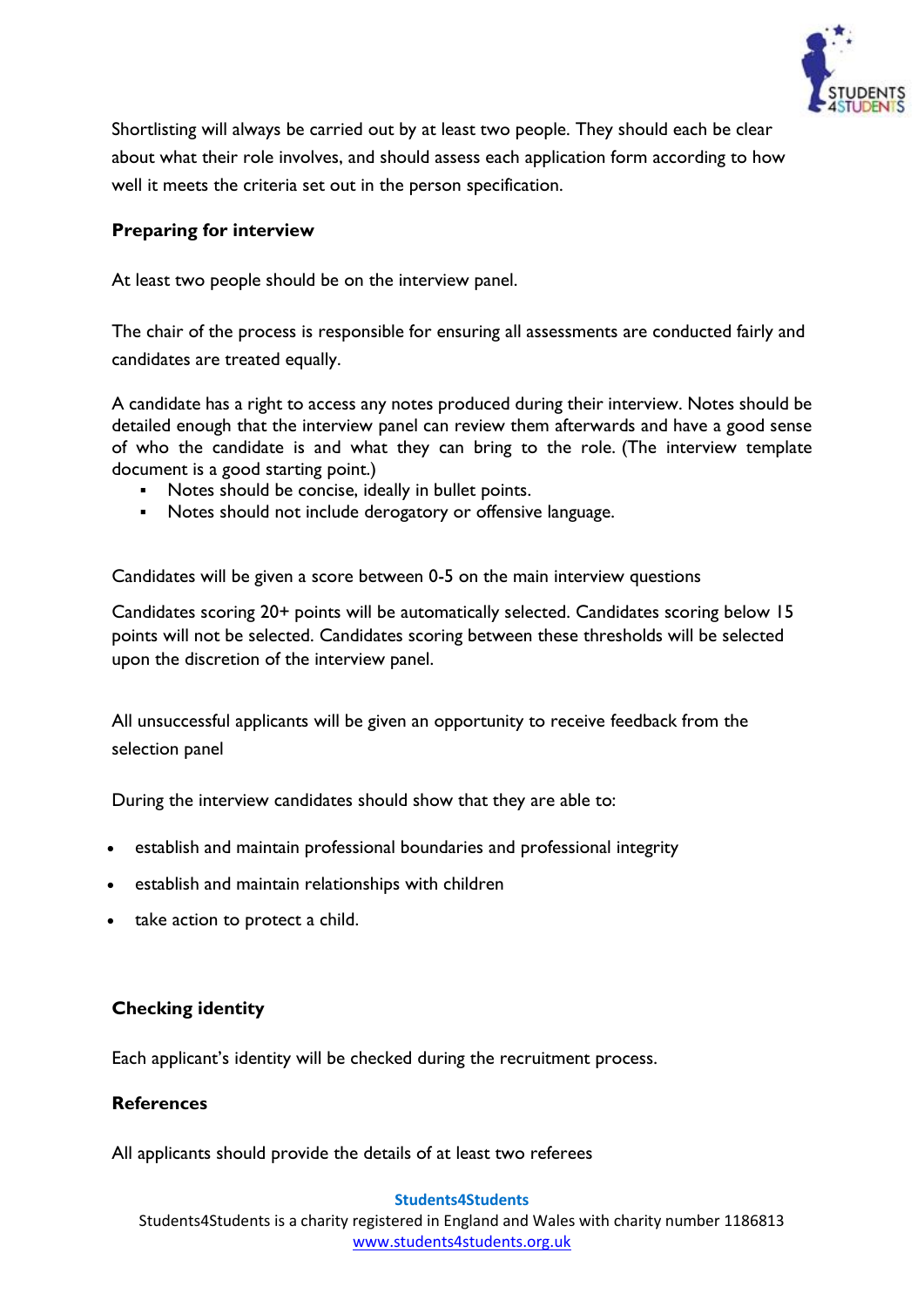

## **Verifying references**

References help to make an informed decision about an applicant's suitability to work or volunteer with children.

Referees will be asked about the candidate's:

- suitability and ability to work with children and young people
- knowledge and understanding of child protection and safeguarding.

Make sure information provided in the reference is consistent with the information provided by the candidate in their application form and interview. Follow up any discrepancies, concerns, or vague statements.

## **Criminal records checks**

Criminal records checks enable Students4Students to ensure that people aged 16 or over have nothing on their record that makes them unsuitable to work or volunteer in roles that have contact with children.

Each nation in the UK uses a different criminal records check process, but they are all aligned and recognise each other's decisions. A person who is barred from working with children in one nation will be barred across the UK.

Depending on the size of your organisation and what kind of criminal records check you need, you can either apply directly or use an umbrella body. More information about how to apply for different kinds of check is available from each criminal records agency.

• **England and Wales:** [The Disclosure and Barring Service \(DBS\)](https://www.gov.uk/government/organisations/disclosure-and-barring-service) helps employers and voluntary organisations in England and Wales make safer recruitment decisions.

A criminal records check is only valid on the date stated on the certificate but:

• in **England and Wales**, individuals who have a new DBS check can subscribe to the [update service,](https://www.gov.uk/dbs-update-service) which means they can keep their certificate up to date and take it with them to a new employer

## **Overseas checks**

If a candidate has been resident overseas for three months or more over the past five years, Students4Students will check the candidate's criminal record in that country. The Home

#### **Students4Students**

Students4Students is a charity registered in England and Wales with charity number 1186813 [www.students4students.org.uk](http://www.students4students.org.uk/)